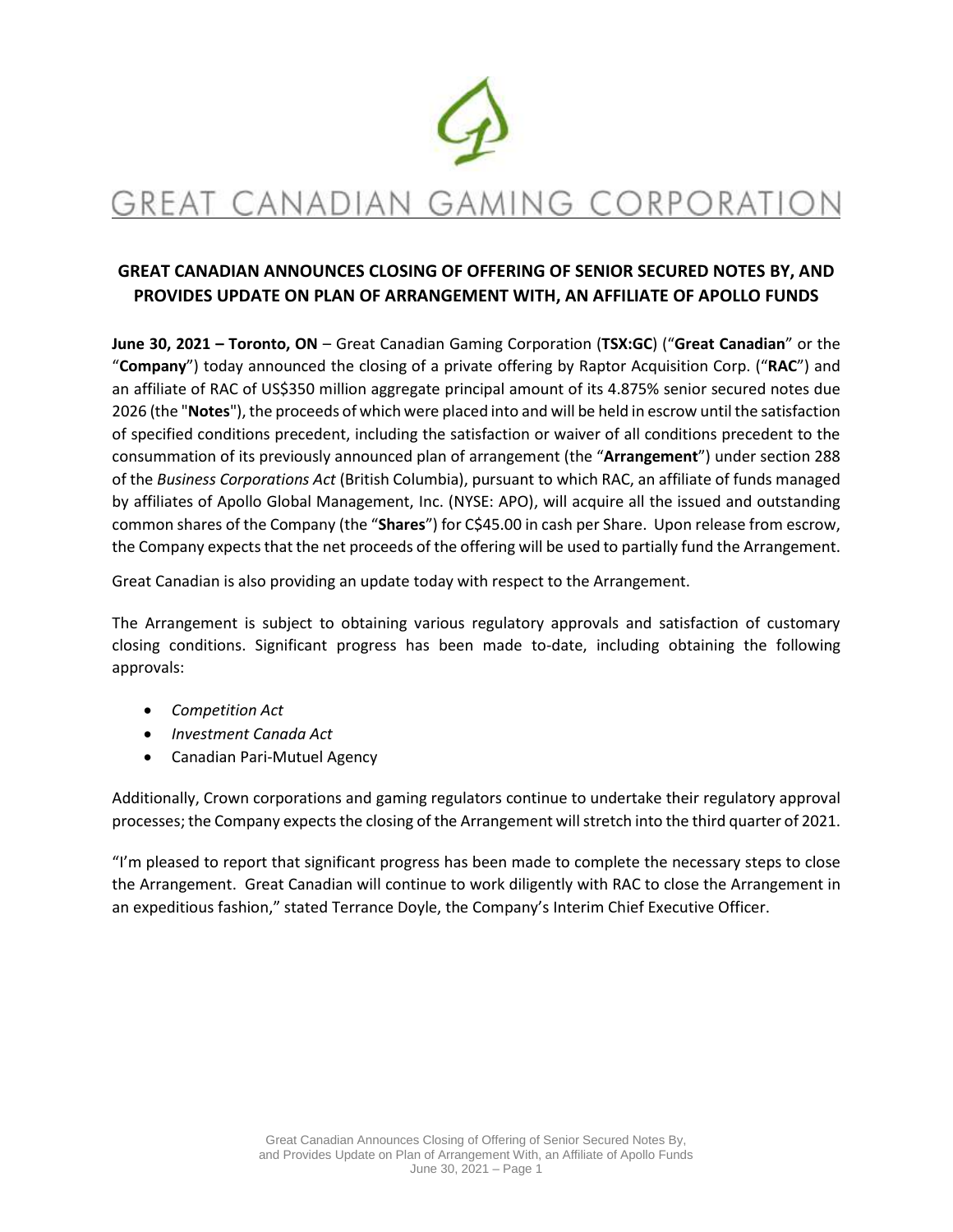#### **ABOUT GREAT CANADIAN GAMING CORPORATION**

Founded in 1982, Great Canadian is an Ontario based company that operates 26 gaming, entertainment and hospitality facilities in Ontario, British Columbia, New Brunswick, and Nova Scotia. Fundamental to the Company's culture is its commitment to social responsibility. "PROUD of our people, our business, our community" is Great Canadian's brand that unifies the Company's community, volunteering and social responsibility efforts. Under the PROUD program, Great Canadian annually supports over 1,400 charitable and non-profit organizations across Canada. In each Canadian gaming jurisdiction, a significant portion of gross gaming revenue from gaming facilities is retained by our Crown partners on behalf of their provincial government for the purpose of supporting programs like healthcare, education and social services.

## **ABOUT APOLLO**

Apollo is a high-growth, global alternative asset manager. We seek to provide our clients excess return at every point along the risk-reward spectrum from investment grade to private equity with a focus on three business strategies: yield, hybrid and opportunistic. Through our investment activity across our fully integrated platform, we serve the retirement income and financial return needs of our clients, and we offer innovative capital solutions to businesses. Our patient, creative, knowledgeable approach to investing aligns our clients, businesses we invest in, our employees and the communities we impact, to expand opportunity and achieve positive outcomes. As of March 31, 2021, Apollo had approximately \$461 billion of assets under management. To learn more, please visit [www.apollo.com.](http://www.apollo.com/)

#### **CAUTIONARY NOTES REGARDING FORWARD-LOOKING STATEMENTS**

Certain statements made in this news release are forward-looking statements within the meaning of applicable securities laws, including, but not limited to, statements with respect to the satisfaction or waiver of conditions to closing of the Arrangement, the expected closing date of the Arrangement, expected impacts of the Arrangement and other statements that are not historical facts. Often but not always, forward-looking statements can be identified by the use of forward-looking terminology such as "may", "will", "expect", "believe", "estimate", "plan", "could", "should", "would", "outlook", "forecast", "anticipate", "foresee", "continue" or the negative of these terms or variations of them or similar terminology.

Although Great Canadian believes that the forward-looking statements in this news release are based on information and assumptions that are current, reasonable and complete, these statements are by their nature subject to a number of factors that could cause actual results to differ materially from management's expectations and plans as set forth in such forward-looking statements, including, without limitation, the following factors, many of which are beyond the Company's control and the effects of which can be difficult to predict: (a) the possibility that the Arrangement will not be completed on the terms and conditions, or on the timing, currently contemplated, and that it may not be completed at all, due to a failure to obtain or satisfy, in a timely manner or otherwise, conditions of closing necessary to complete the Arrangement or for other reasons; (b) risks related to tax matters; (c) the possibility of adverse reactions or changes in business relationships resulting from the announcement or completion of the Arrangement; (d) risks relating to the Company's ability to retain and attract key personnel during the interim period; (e) the possibility of litigation relating to the Arrangement; (f) credit, market, currency, operational, real estate, liquidity and funding risks generally and relating specifically to the Arrangement, including changes in economic conditions, interest rates or tax rates; (g) risks and uncertainties relating to technology, changes in law, competition, seasonality, commodity price and business; and (h) other risks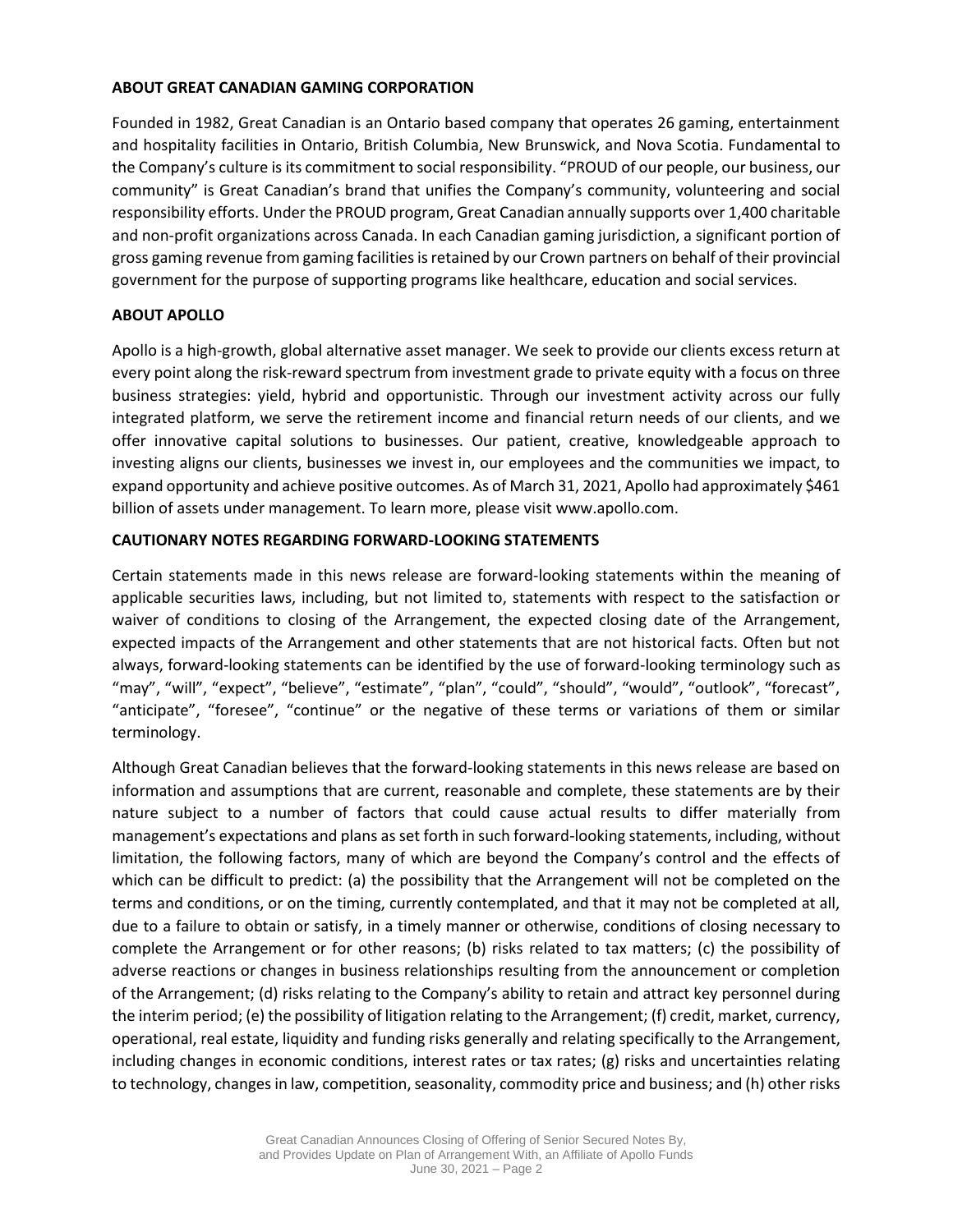inherent to the Company's business and/or factors beyond its control which could have a material adverse effect on the Company or the ability to consummate the Arrangement.

Great Canadian cautions that the foregoing list of important factors and assumptions is not exhaustive and other factors could also adversely affect its results. For more information on the risks, uncertainties and assumptions that could cause the Company's actual results to differ from current expectations, please refer to the "Risk Factors" sections of the Company's Annual Information Form dated March 2, 2021 and the Management Information Circular dated November 25, 2020, as well as the Company's other public filings, available under the Company's issuer profile at www.sedar.com.

The forward-looking statements contained in this news release describe the Company's expectations at the date of this news release and, accordingly, are subject to change after such date. Except as may be required by applicable Canadian securities laws, Great Canadian does not undertake any obligation to update or revise any forward-looking statements contained in this news release, whether as a result of new information, future events or otherwise. Readers are cautioned not to place undue reliance on these forward-looking statements.

#### **Great Canadian Gaming Corporation**

39 Wynford Drive North York, ON M3C 3K5 Website: www.gcgaming.com

#### **For investor enquiries:**

[ir@gcgaming.com](mailto:ir@gcgaming.com) or Ms. Tanya Ruskowski Executive Assistant to the Interim Chief Executive Officer (604) 303-1000

## **For media enquiries:**

Mr. Chuck Keeling Executive Vice-President, Stakeholder Relations & Responsible Gaming (778) 874-4942 [ckeeling@gcgaming.com](mailto:ckeeling@gcgaming.com)

Ian Robertson, President, Canada Kingsdale Advisors Direct: (416) 867-2333 Cell: (647)-621-2646 [irobertson@kingsdaleadvisors.com](mailto:irobertson@kingsdaleadvisors.com)

Hyunjoo Kim Director of Communications, Marketing & Digital Strategy Kingsdale Advisors Direct: (416) 867-2357 Cell: (416) 899-6463 [hkim@kingsdaleadvisors.com](mailto:hkim@kingsdaleadvisors.com)